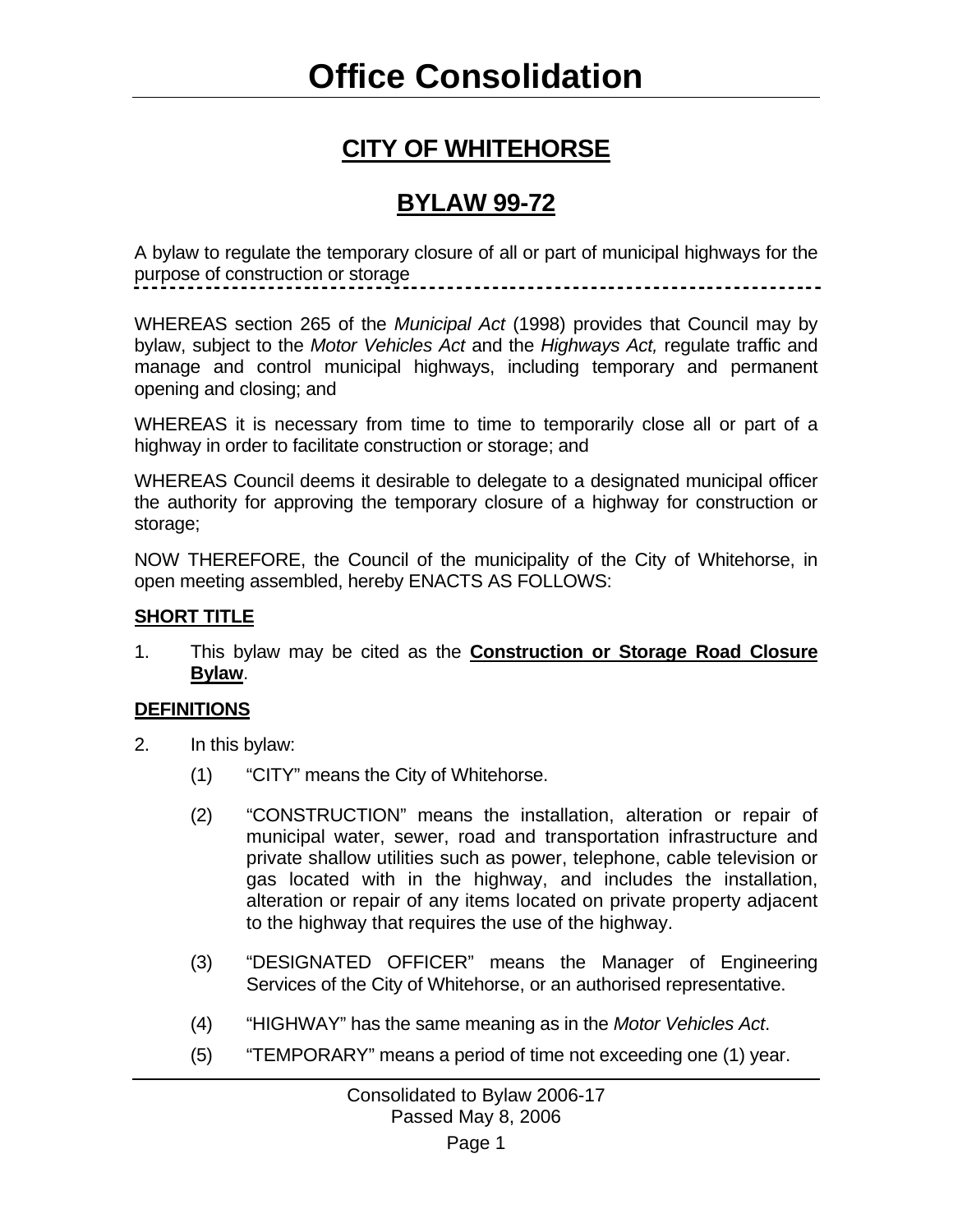## **Office Consolidation of Construction or Storage Road Closure Bylaw 99-72**

- (6) "PERSON" means any legal entity including a partnership, corporation, trust, union or individual as defined in the *Yukon Interpretations Act*.
- (7) "SERVICING STANDARDS MANUAL" means the City of Whitehorse Servicing Standards Manual as amended from time to time.
- (8) "SOLID WASTE" means all waste including controlled waste, mixed waste, organic material, recyclable material and reusable material.
- (9) "STORAGE" means the placing of objects required for the keeping of articles on the highway, such as solid waste receptacles.
- (10) "STREET OCCUPATION PERMIT" means a permit issued by the Designated Officer that allows a person to temporarily occupy all or part of a highway.

### **AUTHORITY FOR APPROVING REQUESTS**

- 3. The authority for approving requests to temporarily close all or part of a highway for the purpose of construction or storage shall be as follows:
	- (1) All temporary partial road closures shall be approved by the Designated Officer.
	- (2) All temporary total road closures for a period not exceeding seven (7) days in duration shall be approved by the Designated Officer.
	- (3) All temporary total road closures for any period in excess of seven (7) days in duration shall be approved by resolution of Council.

#### **GENERAL REGULATIONS**

- 4. No person except the City, or persons in an emergency situation, shall close any highway or part thereof for the purpose of construction or storage without first being granted a street occupation permit.
- 5. In an emergency where public safety or health is concerned, any highway or part thereof may be closed without first obtaining a street occupation permit, or without regard to other provisions of this bylaw, providing the person advises the Designated Officer without delay of the reason, and applies for a street occupation permit at the earliest time possible.
- 6. The City is not required to have a street occupation permit prior to undertaking emergency or other construction work or storage that involves the temporary closure of all or part of a highway.
- 7. Any person requesting temporary closure of a highway for construction or storage shall make application five (5) days prior to the date of the proposed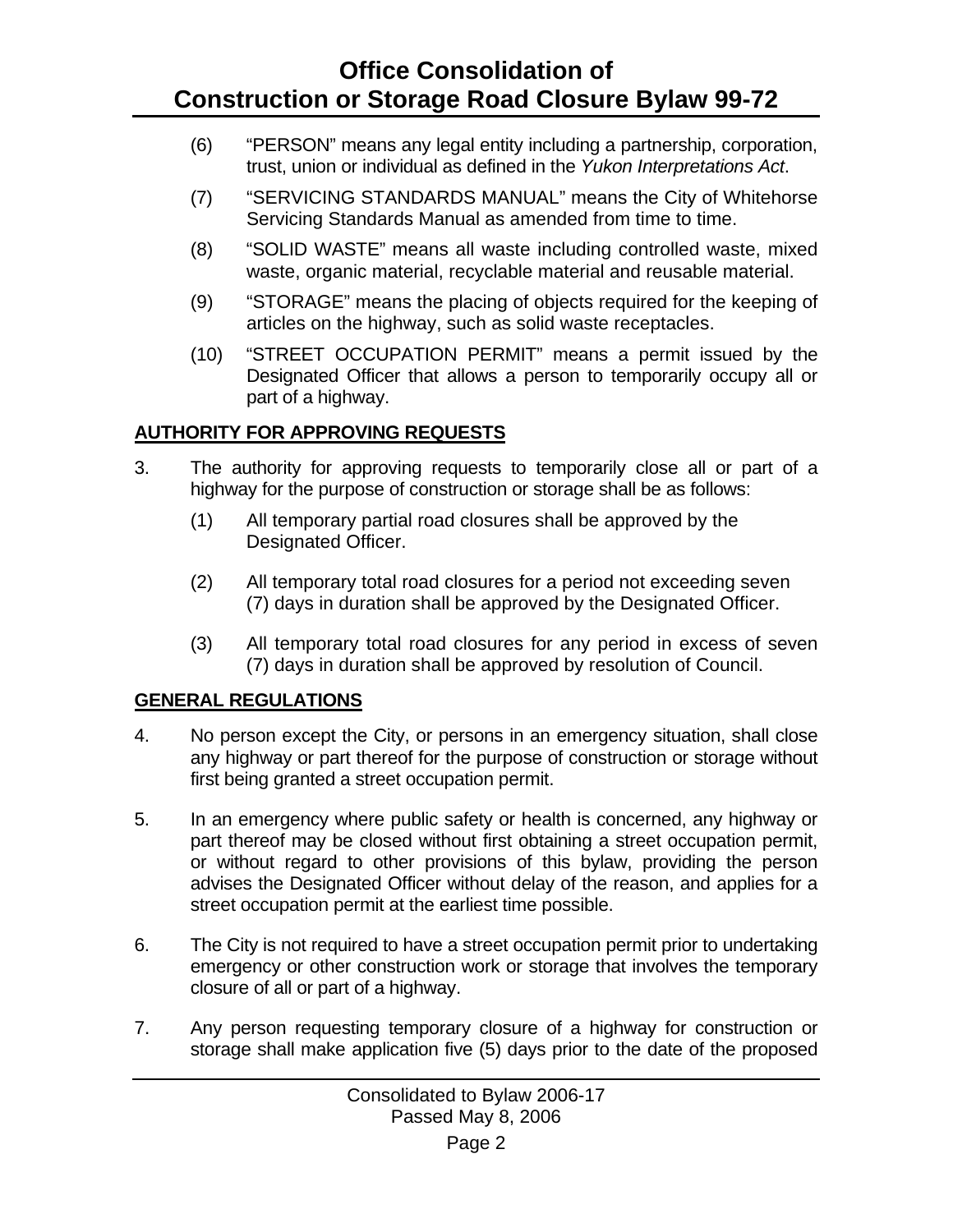closure by completing a street occupation permit application. Such application shall be in the form prescribed by the Designated Officer, and shall be submitted to the Designated Officer for review and approval.

- 8. All persons granted a street occupation permit shall:
	- (1) comply with all terms and conditions of the permit;
	- (2) when required by the Designated Officer, provide proof of liability insurance covering the work being undertaken;
	- (3) when required by the Designated Officer, provide security in a form and amount acceptable to the Designated Officer;
	- (4) follow all requirements of the Occupation Health and Safety Regulations and observe all Territorial Acts and City Bylaws;
	- (5) notify Ambulance Services, the Fire Department, Bylaw Services and the R.C.M.P. of the activity and the planned highway closure;
	- (6) undertake any and all work on City water, sewer and roads in accordance with the Servicing Standards Manual;
	- (7) when required by the Designated Officer, formally notify all individual residents, organisations or businesses affected by the closure at least (3) days prior to the proposed closure;
	- (8) when required by the Designated Officer, advertise appropriately, placing construction notices in the local papers and on all local radio stations prior to any closure taking place;
	- (9) expeditiously carry out completion of all work to which the street occupation permit relates;
	- (10) when required by the Designated Officer, provide a traffic detour plan for City approval prior to complete closure of a highway;
	- (11) provide all traffic and pedestrian control barricades and signs;
	- (12) where traffic flow is reduced to one lane, or as directed by the Designated Officer, employ qualified flag people;
	- (13) ensure that access for emergency vehicles is available at any and all times;
	- (14) ensure that pedestrian access is maintained safely to all businesses during normal operation hours;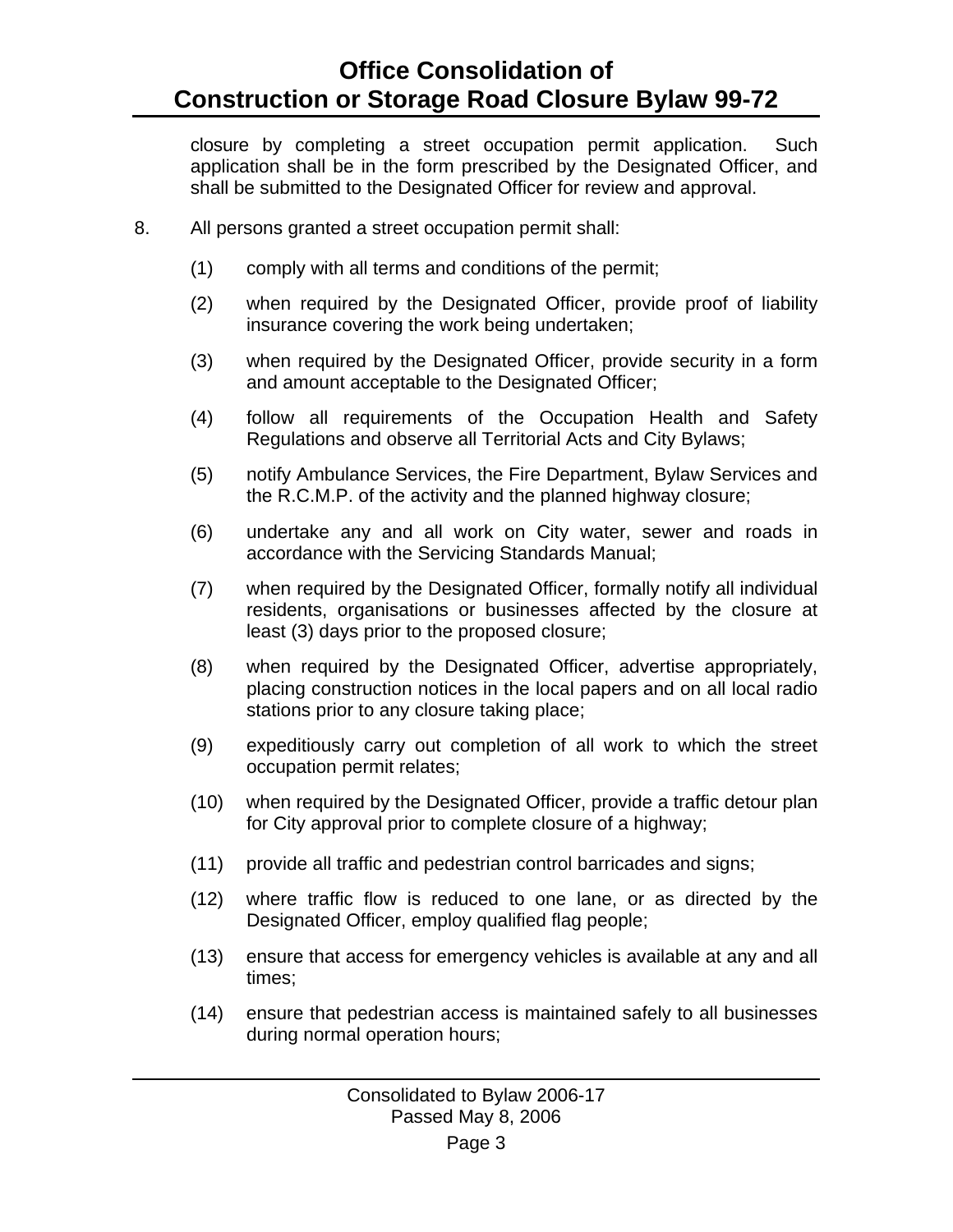### **Office Consolidation of Construction or Storage Road Closure Bylaw 99-72**

- (15) pay for occupying metered parking stalls as required by the Bylaw Services Department;
- (16) undertake the work in such a manner as to do the least possible damage to any municipal infrastructure encountered;
- (17) ensure that the collection of Solid Waste is accommodated;
- (18) keep the work site clean and free of debris and take measures to control dust and tracked debris to the satisfaction of the Designated Officer;
- (19) restore or replace any disturbed or damaged surface works or appurtenances to City standards unless otherwise approved by the Designated Officer; and
- (20) provide sufficient cleaning force to remove all debris and waste after the activity is complete.

#### **PENALTIES**

- 9. The applicant or any person who fails to comply with the requirements of this bylaw commits an offence and is liable, upon summary conviction, to:
	- (1) a voluntary fine under section 20 of the *Summary Convictions Act*, issued in respect of an offence specified in Schedule "A" attached hereto and forming part of this bylaw;
	- (2) a fine not exceeding ten thousand dollars (\$10,000.00) where proceedings are commenced pursuant to the summary conviction provisions of the *Criminal Code of Canada*; or (*Bylaw 2006-17 passed May 8, 2006*)
	- (3) a fine not exceeding five hundred dollars (\$500.00) where proceedings are commenced pursuant to the *Summary Convictions Act* of the Yukon. (*Bylaw 2006-17 passed May 8, 2006*)
- 10. The Designated Officer may cancel the street occupation permit when the applicant contravenes this bylaw.

#### **GENERAL INTERPRETATIONS**

11. Whenever the singular or the masculine is used in this bylaw, the same shall be deemed to include the plural or the feminine or the body politic or corporate where the context of the bylaw requires.

### **BYLAW SHALL PREVAIL**

12. Where the provisions of this bylaw conflict with the provisions of any other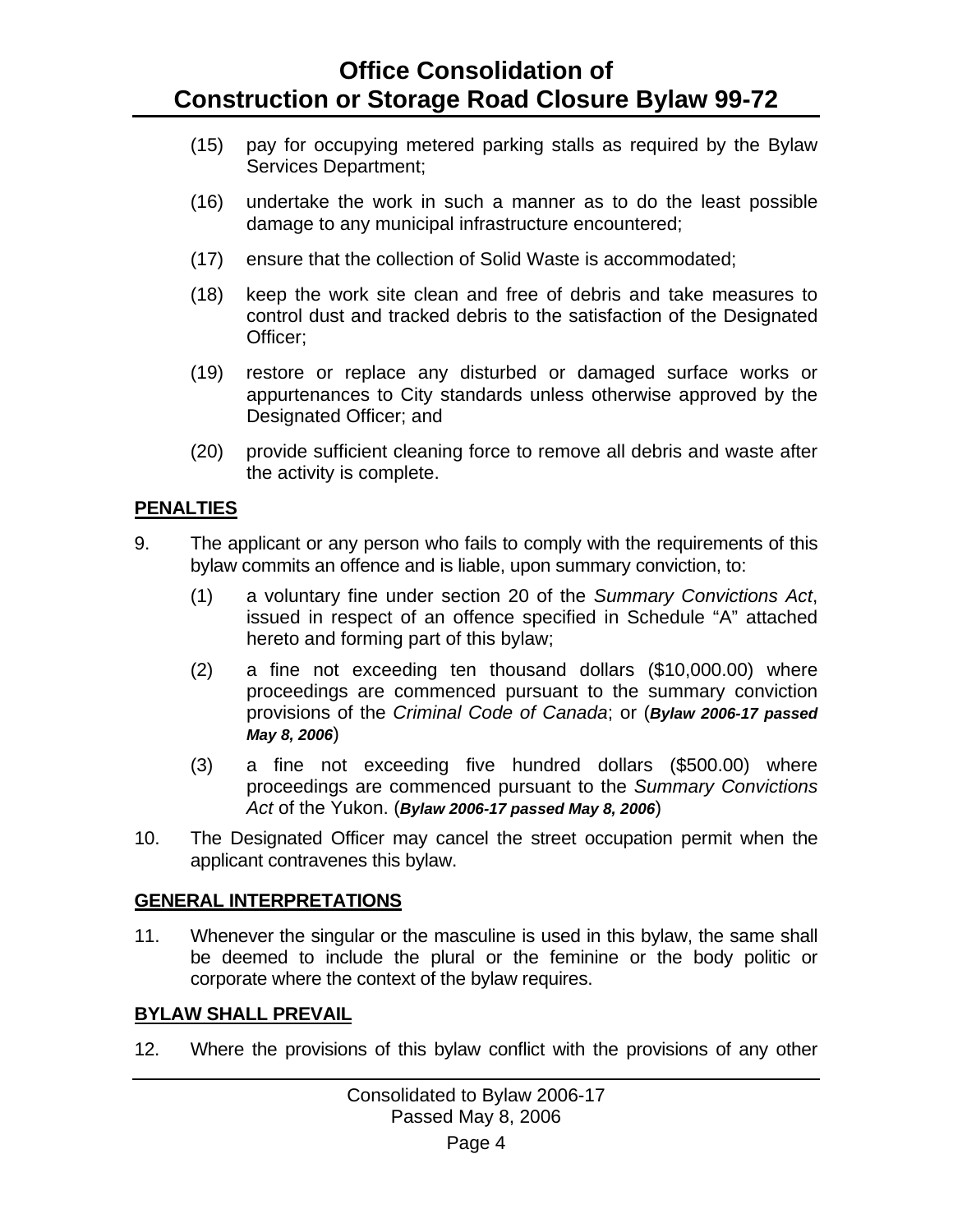# **Office Consolidation of Construction or Storage Road Closure Bylaw 99-72**

bylaw of the City, the bylaw with the more stringent provisions shall prevail.

### **REPEAL**

13. Bylaw 790, including all amendments thereto, is hereby repealed.

### **COMING INTO FORCE**

14. This bylaw shall come into full force and effect upon the final passing thereof.

| <b>FIRST READING:</b>                               | October 12, 1999 |
|-----------------------------------------------------|------------------|
| <b>AMENDMENT:</b>                                   | October 25, 1999 |
| <b>SECOND READING:</b>                              | October 25, 1999 |
| <b>THIRD READING and ADOPTION:</b> October 25, 1999 |                  |

ORIGINAL BYLAW SIGNED BY:

Mayor: "*Kathy Watson*"

City Clerk: "*Pat Burke*"